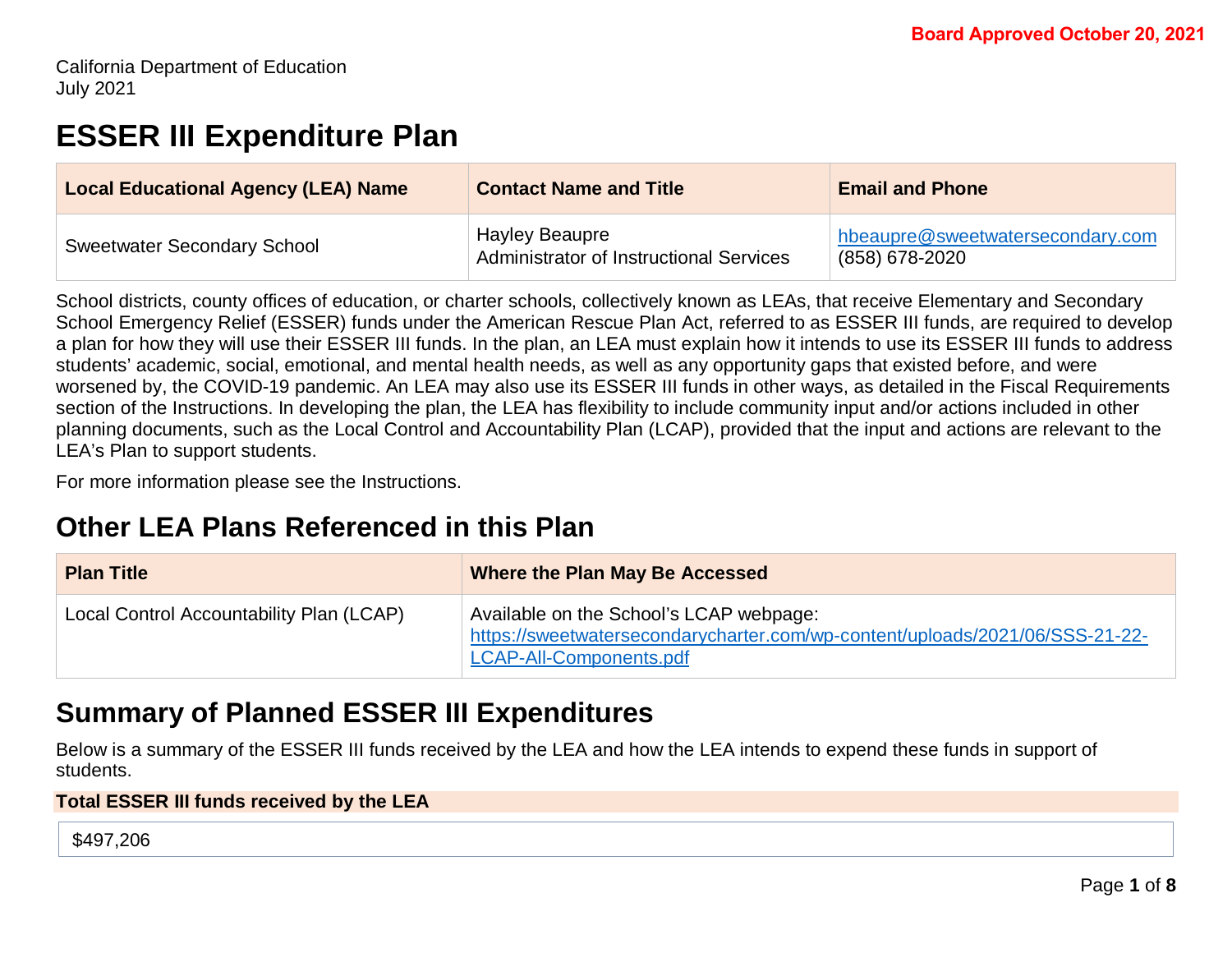| <b>Plan Section</b>                                                                      | <b>Total Planned ESSER III</b><br><b>Expenditures</b> |  |
|------------------------------------------------------------------------------------------|-------------------------------------------------------|--|
| Strategies for Continuous and Safe In-Person Learning                                    | \$143,098                                             |  |
| Addressing Lost Instructional Time (a minimum of 20 percent of the LEAs ESSER III funds) | \$143,813                                             |  |
| Use of Any Remaining Funds                                                               | \$210,295                                             |  |
| <b>Total ESSER III funds included in this plan</b>                                       |                                                       |  |

\$497,206

# **Community Engagement**

An LEA's decisions about how to use its ESSER III funds will directly impact the students, families, and the local community. The following is a description of how the LEA meaningfully consulted with its community members in determining the prevention and mitigation strategies, strategies to address the academic impact of lost instructional time, and any other strategies or activities to be implemented by the LEA. In developing the plan, the LEA has flexibility to include input received from community members during the development of other LEA Plans, such as the LCAP, provided that the input is relevant to the development of the LEA's ESSER III Expenditure Pl14an.

For specific requirements, including a list of the community members that an LEA is required to consult with, please see the Community Engagement section of the Instructions.

A description of the efforts made by the LEA to meaningfully consult with its required community members and the opportunities provided by the LEA for public input in the development of the plan.

SSS regularly consults with community members to understand the academic, social-emotional and physical needs of their students and families. SSS utilizes multiple methods to engage the community, including school events, trainings, meetings and surveys. Additionally, SSS's educational model is centered on a strong school-to-home partnership. This partnership allows teachers, counselors and school leaders to consult with students and parents on a regular basis to discuss individual needs. All information received from community members is organized and analyzed to determine if existing programs and services are effective in meeting the needs of the school community and if new approaches are needed.

The following school community members have contributed to the development of the ESSER III Plan with corresponding methods:

• **Students**: Ongoing virtual and in-person PPEP Meetings, Character and Leadership Development Program, Wellness Week, College and Career Week, Senior Night Events and Surveys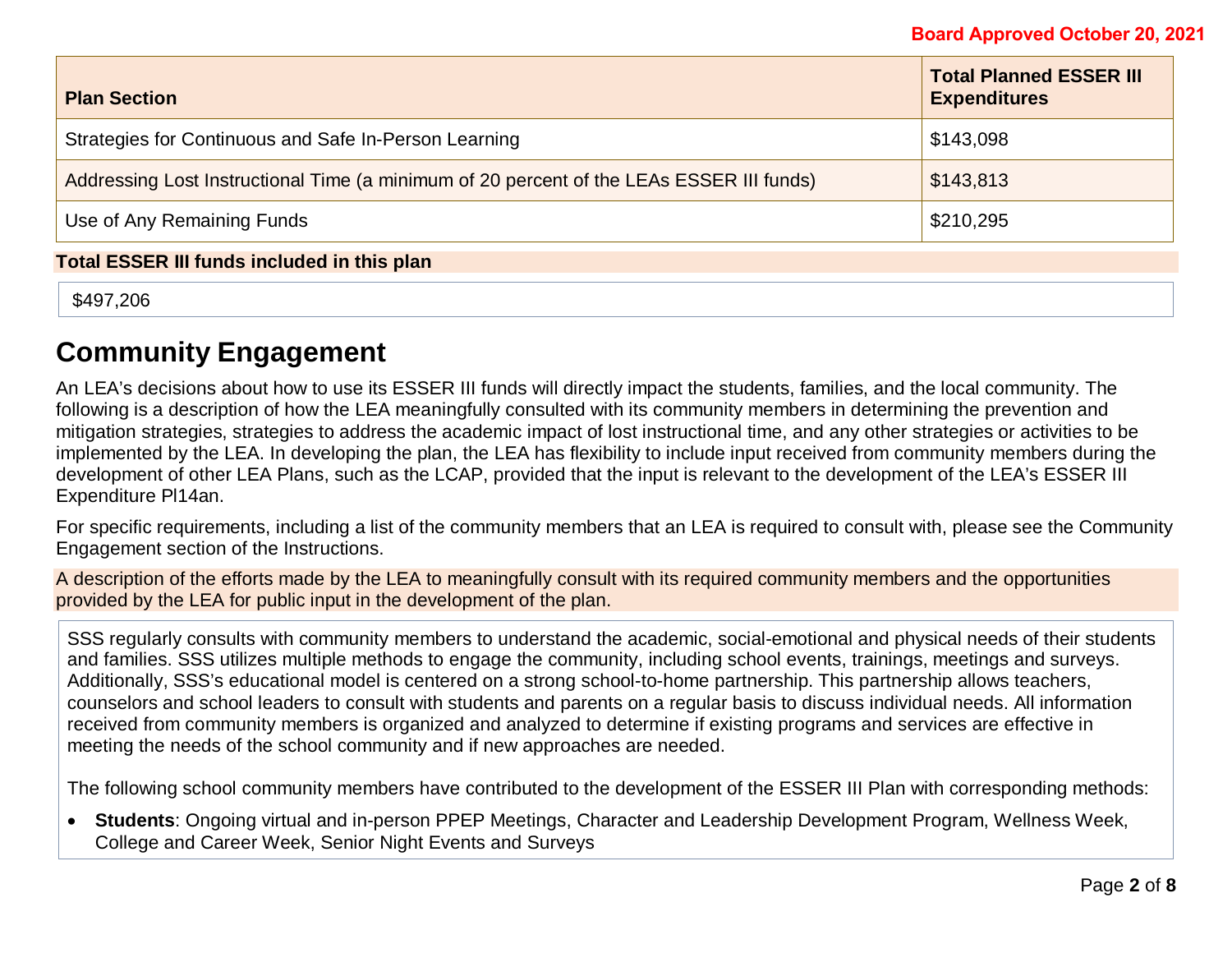- **Parents and Family Members**: Ongoing virtual and in-person PPEP Meetings, Family Learning Series Trainings, Virtual Parent Night Events, Senior Night Events and Surveys
- **Teachers, Education Specialists and Certificated Teacher Resources (CTRs)**: Resource Center Meetings, Instructional Meetings, Altus University Trainings, Department Meetings and Surveys
- **School Staff**: Office Meetings, Department Meetings, Altus University Trainings and Surveys
- **School Leadership:** Weekly Huddle Meetings and Surveys
- **School Site Council: Ongoing Meetings**
- **English Language Advisory Committee**: Ongoing Meetings

Community engagement is key to supporting the School's comprehensive strategic planning, formulation of goals, actions and performance measures. The School continues to consult with community members throughout the 2021-2022 school year and their input will be integrated into the ESSER III Plan.

A description of how the development of the plan was influenced by community input.

SSS is an academic intervention program committed to providing a personalized education to all students that will meet their unique needs. Students and family members report that they enroll in SSS because they want an educational program that provides a safe environment, supportive culture, opportunity to graduate on-time and prepare for college and career pathways. While these key student and parent requirements have remained consistent even during the COVID-19 pandemic, the School has had to alter operations and approaches to meet their needs.

From the onset of the COVID-19 pandemic, SSS has continued to meet key student and parent requirements by remaining agile and innovative. SSS has been able to provide a rigorous online curriculum to those students and families who prefer to remain in distance learning due to concerns related to COVID-19. Additionally, Resource Centers have remained open to those families who prefer in-person instruction and support. The School has taken tremendous care in integrating COVID-19 health and safety protocols into each school location. As a result, families report high levels of satisfaction with school safety and the overall educational program.

While families remain very satisfied with the educational program, the School recognizes that the COVID-19 pandemic has impacted all aspects of life for the school community and is thus committed to developing an ESSER III Plan focused on increasing both academic achievement and the social-emotional health of all students, particularly for underserved student groups. SSS has a robust Data Integration System that monitors, measures and responds to student learning. This system is capable of quickly identifying students of underserved student groups that need additional support and services to meet grade level standards. These additional educational support opportunities include added time in Resource Centers, one-on-one tutoring provided by CTRs, nutrition and technology devices such as Chromebooks and internet data plans, for connectivity, that will ensure equity and access to the full instructional program and curriculum.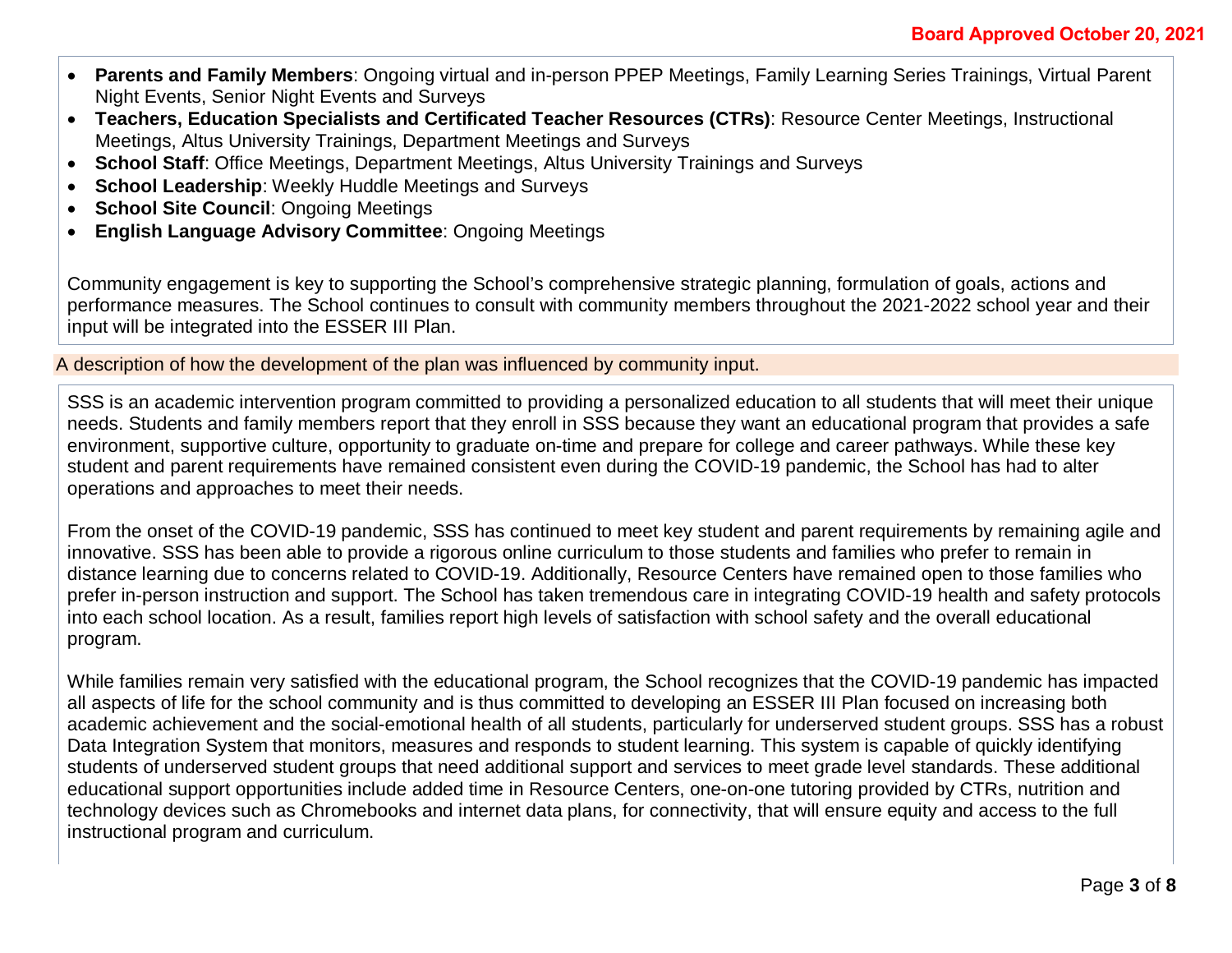Since the onset of the COVID-19 emergency, School employees have worked tirelessly in remote and in-person environments to support school operations, and most importantly, help students meet their individual academic goals. In order to ensure that all employees can remain productive in this evolving work environment, the School has replaced and acquired new upgraded work tools, including Avaya Cloud and DocuSign. These new work tools ensure that all employees are equipped to do their job in an increasingly digital world while remaining compliant with Federal, State and local requirements.

# **Actions and Expenditures to Address Student Needs**

The following is the LEA's plan for using its ESSER III funds to meet students' academic, social, emotional, and mental health needs, as well as how the LEA will address the opportunity gaps that existed before, and were exacerbated by, the COVID-19 pandemic. In developing the plan, the LEA has the flexibility to include actions described in existing plans, including the LCAP and/or Expanded Learning Opportunity (ELO) Grant Plan, to the extent that the action(s) address the requirements of the ESSER III Expenditure Plan.

For specific requirements, please refer to the Actions and Expenditures to Address Student Needs section of the Instructions.

### **Strategies for Continuous and Safe In-Person Learning**

A description of how the LEA will use funds to continuously and safely operate schools for in-person learning in a way that reduces or prevents the spread of the COVID-19 virus.

#### **Total ESSER III funds being used to implement strategies for continuous and safe in-person learning**

\$143,098

| <b>Plan Alignment</b><br>(if applicable) | <b>Action Title</b>                                   | <b>Action Description</b>                                                                                                                                                                                                                             | <b>Planned ESSER III</b><br><b>Funded Expenditures</b> |
|------------------------------------------|-------------------------------------------------------|-------------------------------------------------------------------------------------------------------------------------------------------------------------------------------------------------------------------------------------------------------|--------------------------------------------------------|
| LCAP, Goal 4,<br>Action 1                | Safe and Supportive<br><b>School for All Students</b> | Personal Protective Equipment (PPE) and other resource<br>center safety needs for school members and students to<br>minimize potential exposure to disease and meet the<br>policies and guidance provided by the Centers for<br>Disease Control (CDC) | \$7,881                                                |
| LCAP, Goal 4,<br>Action 1                | Safe and Supportive<br><b>School for All Students</b> | Janitorial services to clean and disinfect surfaces of<br>germs which further reduces any risk of spreading<br>infection                                                                                                                              | \$125,759                                              |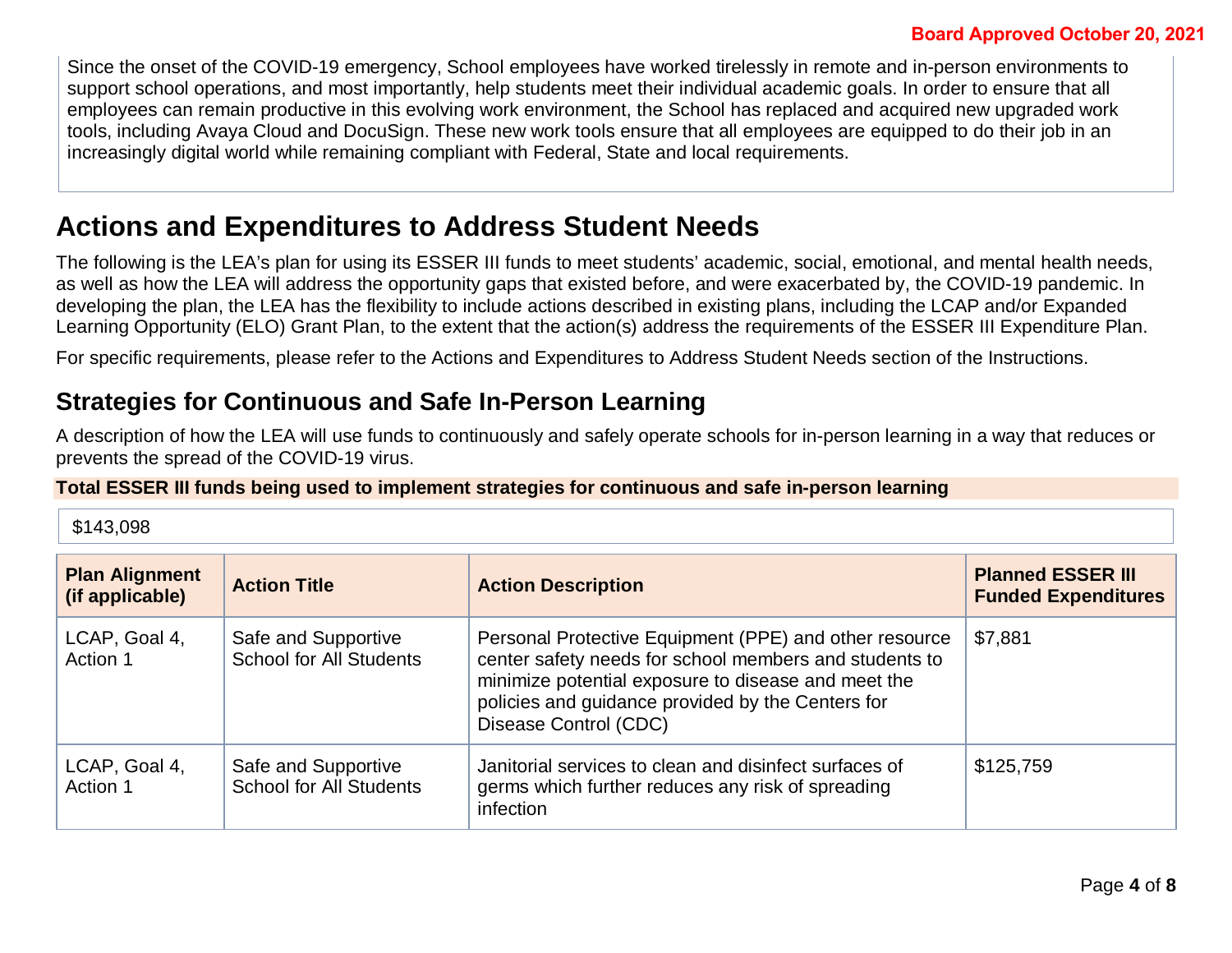#### **Board Approved October 20, 2021**

| <b>Plan Alignment</b><br>(if applicable) | <b>Action Title</b>     | <b>Action Description</b>                               | <b>Planned ESSER III</b><br><b>Funded Expenditures</b> |
|------------------------------------------|-------------------------|---------------------------------------------------------|--------------------------------------------------------|
| LCAP, Goal 4,                            | Safe and Supportive     | HVAC systems inspection, testing, maintenance, repair,  | \$9,458                                                |
| Action 1                                 | School for All Students | and upgrade to improve air quality in school facilities |                                                        |

### **Addressing the Impact of Lost Instructional Time**

A description of how the LEA will use funds to address the academic impact of lost instructional time.

#### **Total ESSER III funds being used to address the academic impact of lost instructional time**

\$143,813

| <b>Plan Alignment</b><br>(if applicable) | <b>Action Title</b>                                                     | <b>Action Description</b>                                                                                                                                                                                                                                                                                           | <b>Planned ESSER III</b><br><b>Funded Expenditures</b> |
|------------------------------------------|-------------------------------------------------------------------------|---------------------------------------------------------------------------------------------------------------------------------------------------------------------------------------------------------------------------------------------------------------------------------------------------------------------|--------------------------------------------------------|
| LCAP, Goal 1,<br>Action 4                | Academic Instruction and<br>Support for English<br>Learners, Low-Income | Add Paraprofessional (CTR) supports and supplemental<br>teaching days from credentialed teaching staff to provide<br>targeted Math and ELA tutorials to students failing or at<br>Students, and Foster Youth   risk of failing with the intention to increase student<br>academic confidence, skills and knowledge. | \$143,813                                              |

### **Use of Any Remaining Funds**

A description of the how the LEA will use any remaining ESSER III funds, as applicable.

#### **Total ESSER III funds being used to implement additional actions**

\$210,295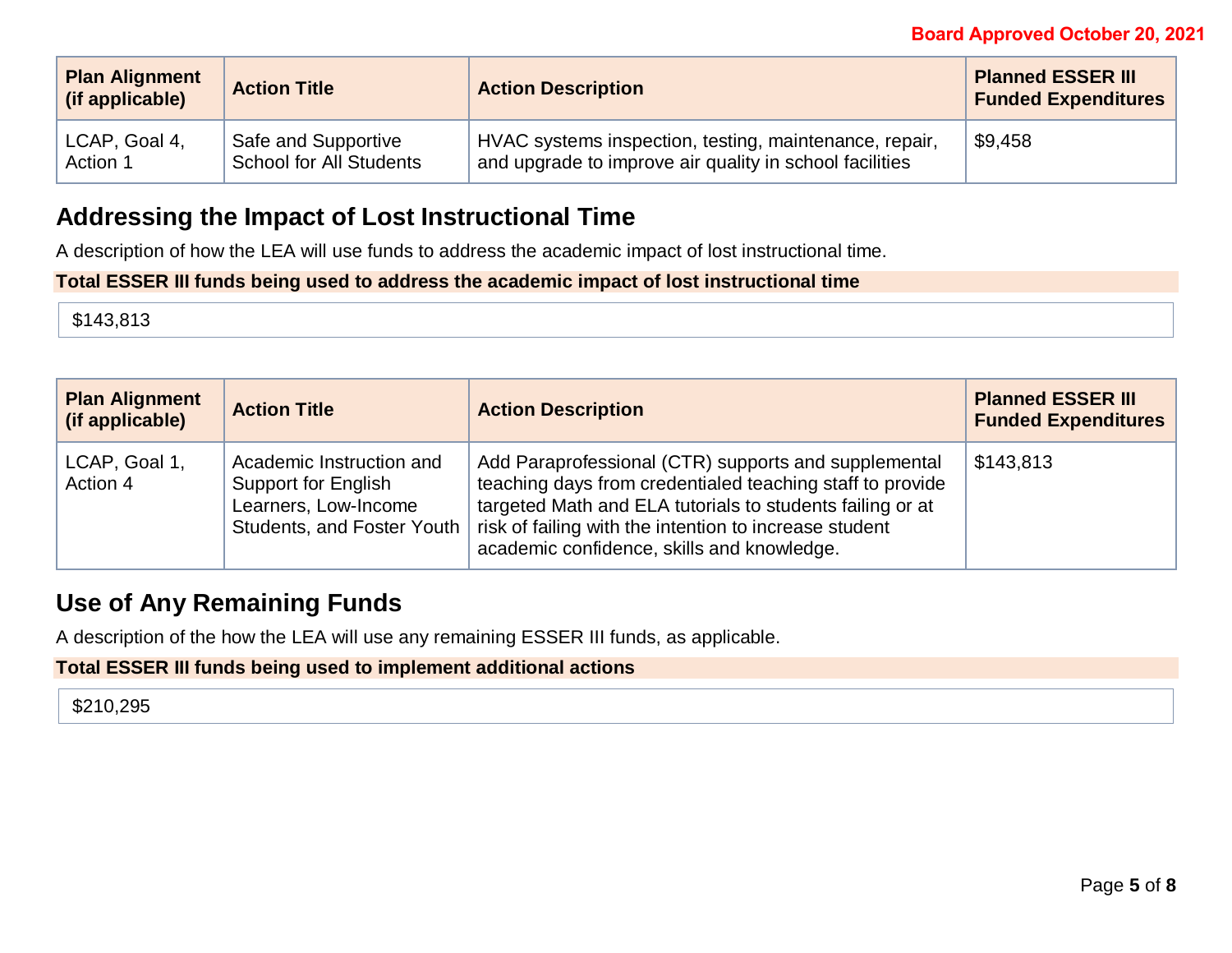### **Board Approved October 20, 2021**

| <b>Plan Alignment</b><br>(if applicable) | <b>Action Title</b>                                                                                                   | <b>Action Description</b>                                                                                                                                                                                                                                                                                                      | <b>Planned ESSER III</b><br><b>Funded Expenditures</b> |
|------------------------------------------|-----------------------------------------------------------------------------------------------------------------------|--------------------------------------------------------------------------------------------------------------------------------------------------------------------------------------------------------------------------------------------------------------------------------------------------------------------------------|--------------------------------------------------------|
| LCAP, Goal 1,<br>Action 3                | Academic Instruction and<br><b>Support for All Students</b>                                                           | Partner with Konica Minolta to digitize student cumulative<br>records to allow school staff to quickly, accurately and<br>remotely develop a personalized educational plan for<br>each student that considers prior performance and<br>educational experiences                                                                 | \$12,980                                               |
| LCAP, Goal 2,<br>Action 2                | <b>Standards Aligned Course</b><br>of Study and Curriculum for<br>English Learners and Low-<br><b>Income Students</b> | Provide Chromebooks and internet data plans to<br>underserved students to aid in regular substantive<br>educational interaction and synchronous learning<br>opportunities between educators and pupils                                                                                                                         | \$148,970                                              |
| LCAP, Goal 4,<br>Action 3                | Social, Emotional, and<br><b>Behavioral Support</b><br>Systems for Low-Income<br><b>Students and Foster Youth</b>     | Provide a School Nutrition Program to reduce food<br>insecurity and improve health and development of youth                                                                                                                                                                                                                    | \$9,458                                                |
| LCAP, Goal 5,<br>Action 1                | <b>Engagement Opportunities</b><br>for All Students                                                                   | Utilization of Avaya Cloud communication tools to provide<br>user friendly methods and enhanced opportunities of<br>regular interaction between educators and students                                                                                                                                                         | \$11,341                                               |
| LCAP, Goal 5,<br>Action 1                | <b>Engagement Opportunities</b><br>for All Students                                                                   | An e-signature platform was crucial in obtaining<br>student/parent signatures and continuing business<br>operations in a remote environment; the School has<br>partnered with DocuSign to meet its e-signature needs<br>and will continue to utilize these services to support<br>student, family and employee safety concerns | \$17,697                                               |
| LCAP, Goal 5,<br>Action 1                | <b>Engagement Opportunities</b><br>for All Students                                                                   | Maintain and improve upon additional technologies that<br>were recently implemented to allow for remote work using<br>cloud-based, or other remote access platforms.                                                                                                                                                           | \$9,849                                                |
| n/a                                      | <b>Continuous Operation of</b><br><b>School Facilities</b>                                                            | Other unforeseen activities that are necessary to maintain<br>the operation of and continuity of services in resource<br>centers and/or LEA office locations. There is not a                                                                                                                                                   | \$0                                                    |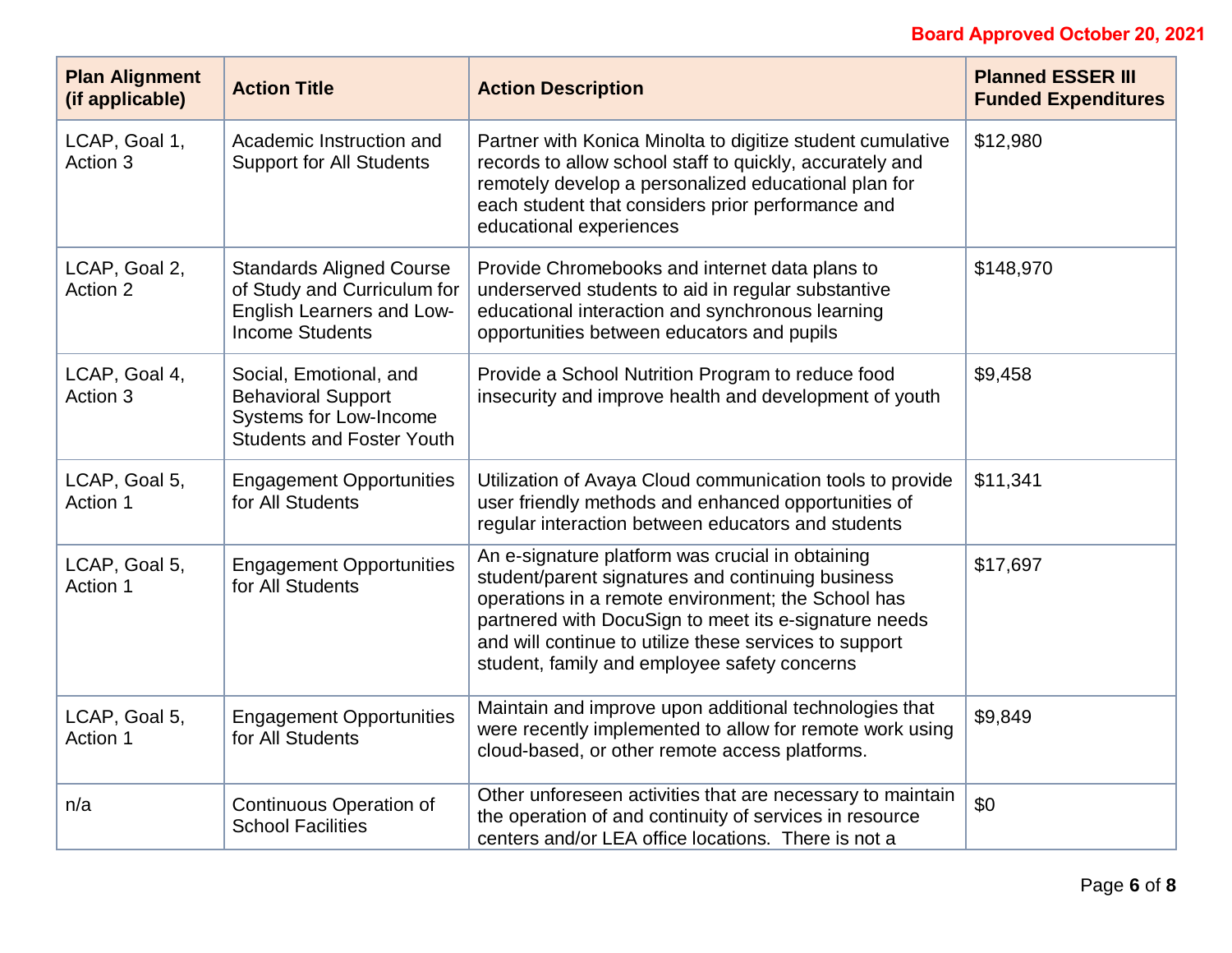| <b>Plan Alignment</b><br>(if applicable) | <b>Action Title</b> | <b>Action Description</b>                                                                  | <b>Planned ESSER III</b><br><b>Funded Expenditures</b> |
|------------------------------------------|---------------------|--------------------------------------------------------------------------------------------|--------------------------------------------------------|
|                                          |                     | budgeted allocation in the plan since any future<br>expenditures are unknown at this time. |                                                        |

# **Ensuring Interventions are Addressing Student Needs**

The LEA is required to ensure its interventions will respond to the academic, social, emotional, and mental health needs of all students, and particularly those students most impacted by the COVID–19 pandemic. The following is the LEA's plan for ensuring that the actions and expenditures in the plan are addressing the identified academic, social, emotional, and mental health needs of its students, and particularly those students most impacted by the COVID–19 pandemic.

| <b>Action Title(s)</b>                                                | <b>How Progress will be Monitored</b>                                                                                                                                                                                                                                                                                                                                                                           | <b>Frequency of Progress Monitoring</b>                                                                                                                                                                                                                                                                                                |
|-----------------------------------------------------------------------|-----------------------------------------------------------------------------------------------------------------------------------------------------------------------------------------------------------------------------------------------------------------------------------------------------------------------------------------------------------------------------------------------------------------|----------------------------------------------------------------------------------------------------------------------------------------------------------------------------------------------------------------------------------------------------------------------------------------------------------------------------------------|
| Safe and Supportive In-Person<br><b>Instructional Opportunities</b>   | The Executive School Safety Committee will<br>collect and analyze information related to<br>community members' satisfaction with safety<br>protocols implemented at all school locations to<br>mitigate the spread of infectious disease.<br>Information will include survey data, number of<br>students attending Resource Centers, feedback<br>gathered at multiple meeting venues and visit<br>observations. | The Executive School Safety Committee will<br>meet quarterly to review safety plans,<br>relevant information and consider<br>adjustments to protocols and procedures.<br>School Leaders will meet at weekly Huddle<br>Meetings to discuss feedback collected from<br>community members, trends, best practices<br>and potential needs. |
| Instructional Strategies to<br><b>Address Potential Learning Loss</b> | Instructional staff will monitor student engagement<br>rates for All Students, and by underserved student<br>groups. In addition, the School will utilize<br>Measures of Academic Progress by NWEA to<br>evaluate and respond to student skills levels<br>related to Reading, Language and Mathematics.                                                                                                         | Student engagement and academic<br>performance will be monitored daily by<br>teachers, counselors and school leaders.                                                                                                                                                                                                                  |
| Digitize Student Cumulative<br><b>Records</b>                         | The School's Operation Department will monitor<br>the percentage of student cumulative records that<br>have been digitized and available to school<br>employees.                                                                                                                                                                                                                                                | Progress monitoring will be completed on a<br>monthly basis and be reported to school<br>community members.                                                                                                                                                                                                                            |